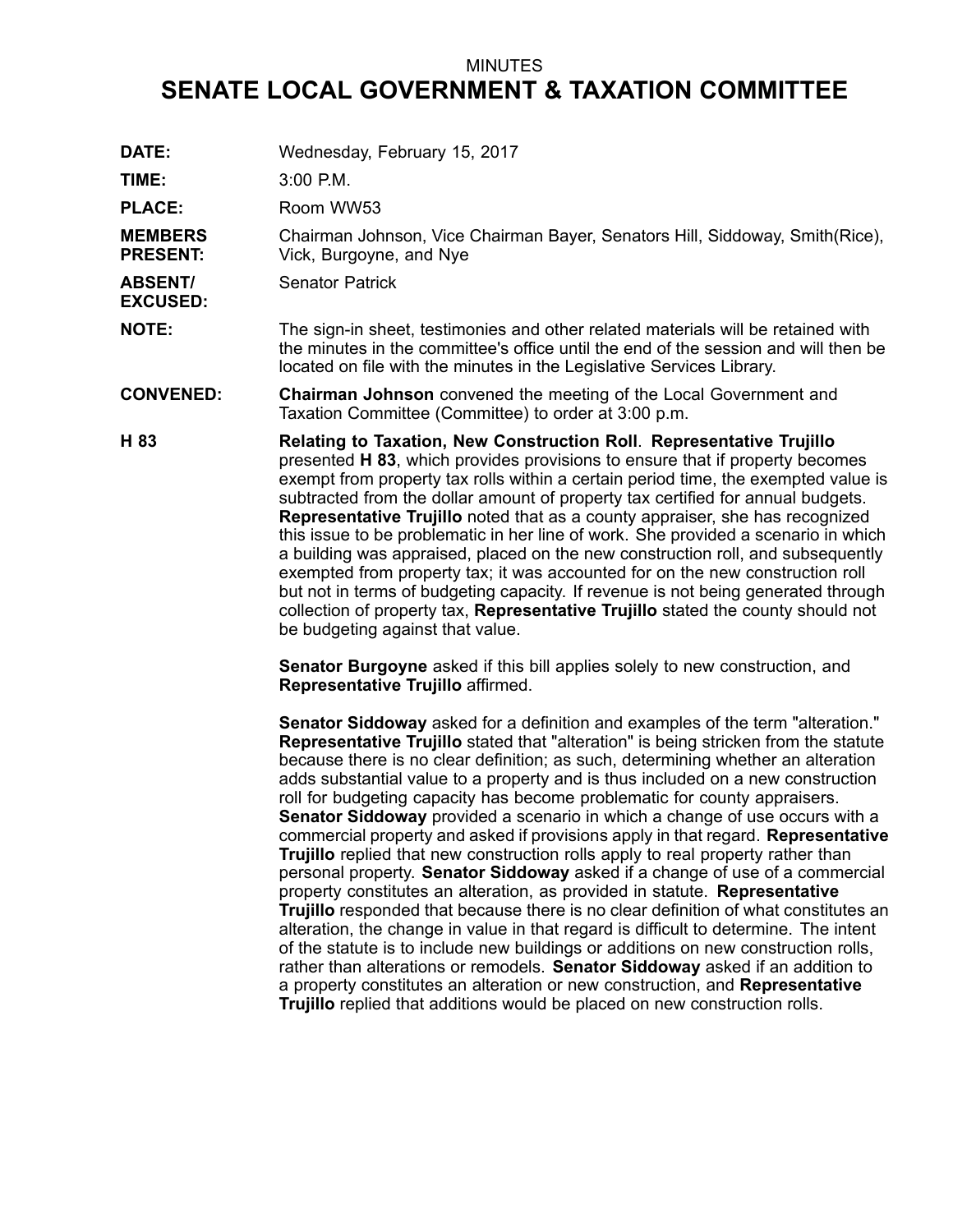**Senator Nye** asked what the projected fiscal impact is at the local level and if the Idaho State Tax Commission (Commission) and the Idaho Association of Counties (IAC) were consulted. **Representative Trujillo** explained that the fiscal impact is dependent upon new exemptions granted in the future; because new construction will not be factored into budget capacity, the fiscal impact will be minimal. She indicated that the Commission and county and city representatives were involved in this process; their main concern was <sup>a</sup> retroactive fiscal impact which would not be applicable under these provisions.

**Senator Burgoyne** commented on <sup>a</sup> possible structural error within the bill, pointing out that Idaho Code § 63-301A(3)(g) may not be properly formatted. **Representative Trujillo** asked Alan Dornfest, Property Tax Policy Bureau Chief with the Commission, to address these concerns. A discussion ensued regarding possible structural errors within the legislation and potential difficulties regarding interpretation and implementation. **Mr. Dornfest** stated he interprets the language in § 63-301A(3)(g) to be an additional deduction and does not foresee it being problematic from an administrative standpoint. **Senator Burgoyne** followed up by seeking further clarification of the fiscal impact at the local level. **Mr. Dornfest** responded that the Commission does not have enough information to conduct <sup>a</sup> fiscal analysis; however, based on financial information provided by the counties, he feels the fiscal impact will be minimal. **Senator Burgoyne** asked for clarification regarding new language in Idaho Code § 63-802(j). **Mr. Dornfest** explained that when <sup>a</sup> dollar value is placed on <sup>a</sup> new construction roll, budget capacity increases in relation to the prior year's levy rate. For <sup>a</sup> deduction, the budget capacity is not just based on the prior year but on the highest budget from property tax for the previous three years. Idaho Code § 63-802(j) provides provisions for taxing districts in this regard.

**Senator Nye** asked if these provisions will result in <sup>a</sup> tax increase, and **Mr. Dornfest** stated that no tax increase is projected.

**TESTIMONY: Geoff Schroeder**, Mountain Home City Councilman, spoke in opposition of **H 83**. **Mr. Schroeder** observed that new construction and development often result in new financial obligations for <sup>a</sup> city and these obligations remain even when <sup>a</sup> property becomes tax exempt. For instance, when <sup>a</sup> property is annexed, the city begins to provide services, such as fire protection and sewer and water services; after an exemption is granted to that property, the city is still obligated to provide these services. **Mr. Schroeder** argued that because budgeting capacity does not reflect this, these exemptions result in <sup>a</sup> tax shift to others in that taxing jurisdiction. Additionally, **Mr. Schroeder** commented on the removal of the term "alteration" from statute, arguing that such action is at odds with the definition of "development" as provided in statute. If an alteration of interior property creates an increase in the need for services and the alteration is not placed on <sup>a</sup> new construction roll, the city is unable to levy for that impact. **Mr. Schroeder** suggested there is <sup>a</sup> misperception regarding new construction and annexation in this regard, and the net benefit of these provisions does not always outweigh potential fiscal impact at the local level.

> **Vice Chairman Bayer** sought clarification regarding the timing of annexation of property with regards to budgeting capacity. **Mr. Schroeder** explained that if it is known during the annexation process that <sup>a</sup> property will be tax exempt, the tax burden shifts to others in the taxing district.

**Senator Burgoyne** asked for further explanation regarding possible tax shifts. **Mr. Schroeder** replied that if the value of the exempted property is deducted from budgeting capacity, the ability of <sup>a</sup> local jurisdiction to provide services is constrained, resulting in <sup>a</sup> possible tax shift to other taxpayers. **Senator**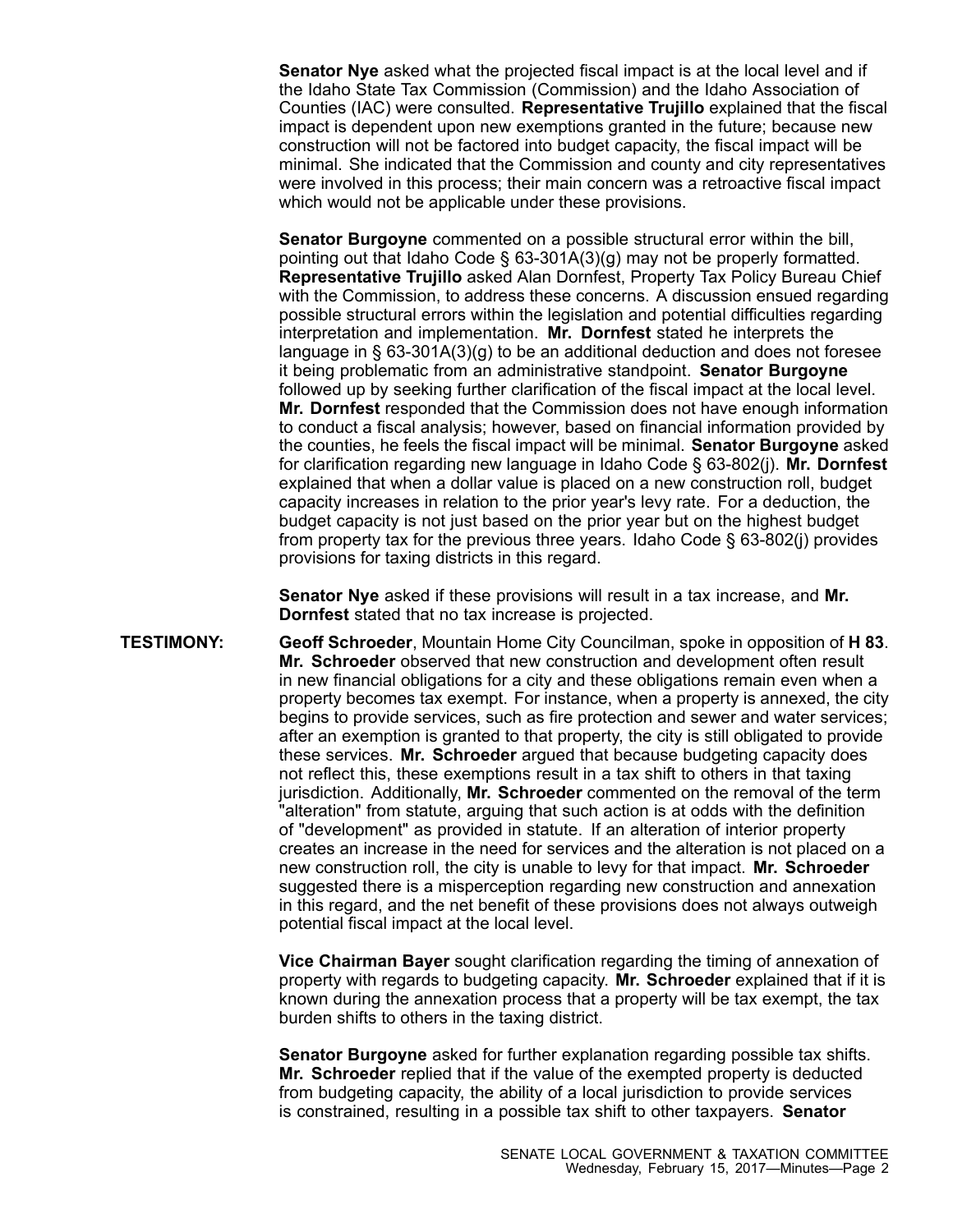**Burgoyne** noted two areas of concern regarding this legislation which include possible tax shifts resulting from exemptions, and budgeting capacity that allows property owners to protect the value of property within the municipality.

**Representative Trujillo** returned to the podium to provide closing remarks. She stated that in general, budget capacity will be minimally affected unless the exemption is large; at that point, it is up to county commissioners to negotiate with local business regarding necessary expansions or improvements to infrastructure. **Representative Trujillo** emphasized that these decisions should be made at the local level.

**Senator Burgoyne** asked how the provisions of **H 83** apply if property ownership changes. **Representative Trujillo** responded that it is dependent upon when the change of ownership occurs.

**MOTION: Senator Vick** moved to send **H 83** to the floor with <sup>a</sup> **do pass** recommendation. There being no second, the motion failed.

> **Vice Chairman Bayer** reemphasized structural observations regarding Idaho Code  $\S$  63-301A(3)(g) and commented that given other parameters relating to budgeting capacity, taxing district budgets will not be substantially affected by the provisions in this bill.

**GUBERNATORIAL Chairman Johnson** welcomed Tom Katsilometes, Commissioner, Idaho State **APPOINTMENT:** Tax Commission (Commission). **Mr. Katsilometes** provided <sup>a</sup> brief history of his professional experience, stating that he has served as <sup>a</sup> Commissioner for the past 12 years, and previously as <sup>a</sup> County Commissioner for Bannock County for 18 years.

> Pursuant to Senate Rule 39(H), **Senator Burgoyne** disclosed <sup>a</sup> possible conflict of interest.

> **Senator Siddoway** asked Mr. Katsilometes to comment on challenges he faces in his line of work, as well as recent efforts of the Commission to become more transparent and accessible. **Mr. Katsilometes** replied that the Commission is currently implementing public relations programs to improve its relationship with the citizens of the State. Additionally, the Commission is in the process of acquiring new office space; their current lease expires in June.

- **MOTION: Senator Burgoyne** moved to send the Gubernatorial reappointment of Tom Katsilometes to the State Tax Commission to the floor with a recommendation that he be confirmed by the Senate. **Senator Vick** seconded the motion. The motion carried by **voice vote**.
- **H 32 Relating to Sales Tax, Nonresident Vehicle Exemption**. **Marni Odermann**, Sales Tax Policy Specialist with the Commission, presented **H 32**. This legislation amends Idaho Code § 63-3622R to change the number of days <sup>a</sup> nonresident can use certain vehicles, vessels, or trailers before owing sales tax, from 60 to 90 days. Current statute allows for 60 days of use in <sup>a</sup> twelve-month period before tax is due. **Ms. Odermann** indicated there are three other sales and use tax statutes regarding personal property, aircraft, and equipment that allow for 90 days of use; **H 32** creates consistent statutory standards. **Ms. Odermann** projected <sup>a</sup> decrease to the General Fund of no more than \$25,000.
- **MOTION: Senator Siddoway** moved to send **H 32** to the floor with <sup>a</sup> **do pass** recommendation. **Senator Burgoyne** seconded the motion. The motion carried by **voice vote**.